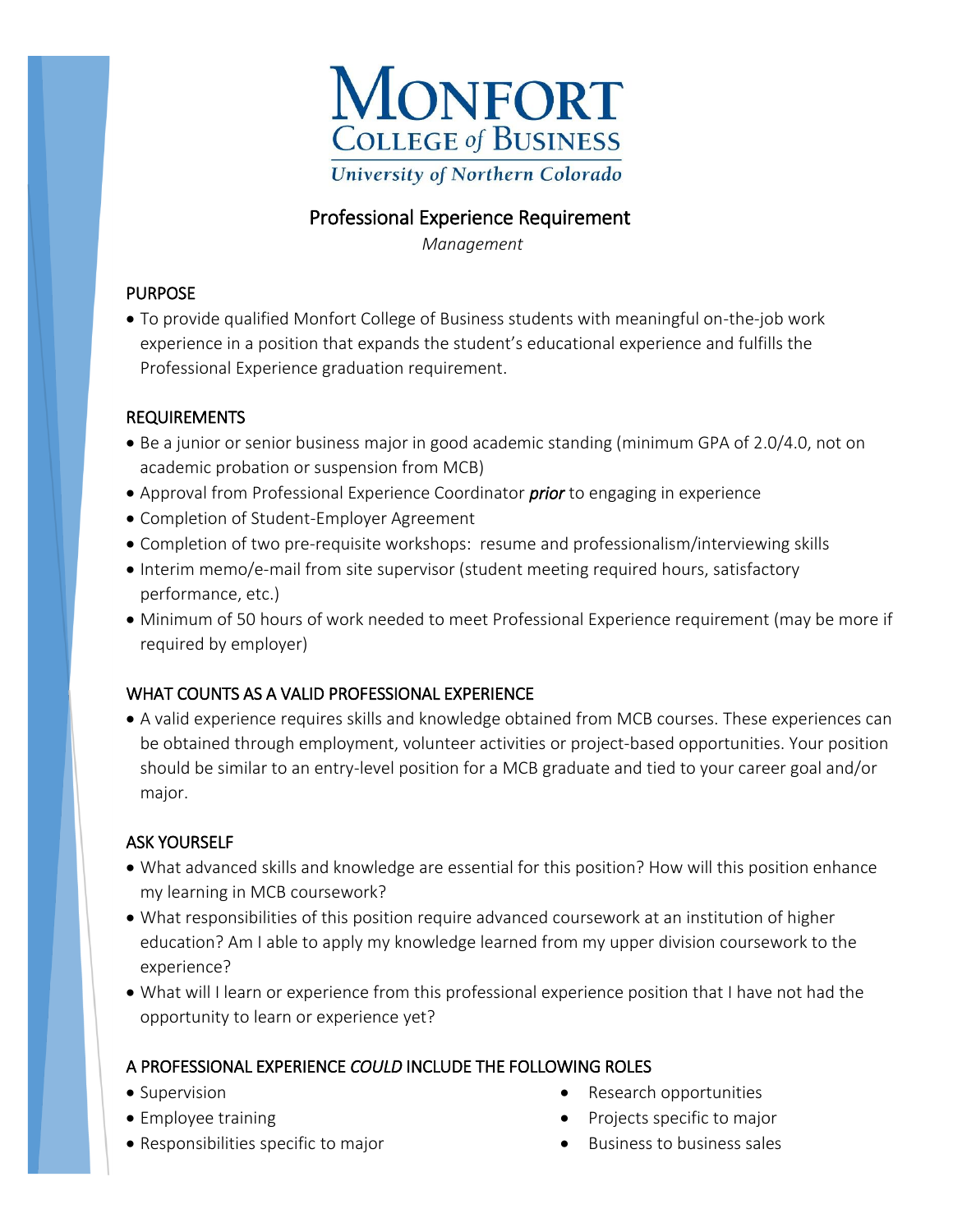

# Professional Experience Requirement

 *Management*

### POSITIONS THAT WILL TYPICALLY NOT BE CONSIDERED A PROFESSIONAL EXPERIENCE

- Telemarketing
- Cashier
- Customer service representative
- Bank teller
- Community adviser
- Receptionist
- Waiter/host/bartender
- Point of sale representative
- Administrative assistant
- Sales floor personnel
- General laborer

#### MANAGEMENT PROFESSIONAL EXPERIENCE OVERVIEW

- The goal of a Professional Experience in management is to facilitate the transition from academic study to a professional career by partnering with community organizations.
- The Professional Experience is an opportunity to transfer and apply the knowledge and theory gained in the classroom to an actual organizational setting. The best way to learn to function as a management professional is to work as a professional in the field. In this setting, the student can practice skills, apply knowledge, and test theories and concepts under the guidance and supervision of experience professionals.
- The Professional Experience provides students with an opportunity to grow professionally, identify personal strengths and weaknesses, apply learned theory to practical situations, and gain an appreciation of the role, duties, and responsibilities of the student's chosen career.
- The Professional Experience is designed cooperatively by the Monfort College of Business faculty, Professional Experience Coordinator, field professionals, and the student to provide an experience that is mutually beneficial to both the student and the business. Businesses and their supervisors become the final link in the development of the student as a new professional. This partnership creates the ultimate educational experience.

### OBJECTIVES OF THE MANAGEMENT PROFESSIONAL EXPERIENCE

- The aim of the Professional Experience program is to provide the student (future professional) with a comprehensive practical experience in a setting where learning is the primary objective of the experience. To this end, the basic purposes of the Professional Experience are:
	- o FOR THE STUDENT: to complete his/her professional preparation program in a controlled and supervised field experience.
	- o FOR THE MONFORT COLLEGE OF BUSINESS: to sponsor and guide the student and to interpret the experience while the student applies theoretical knowledge to practice.
	- o FOR THE ORGANIZATION: to provide a laboratory setting for the experience as well as professional guidance.